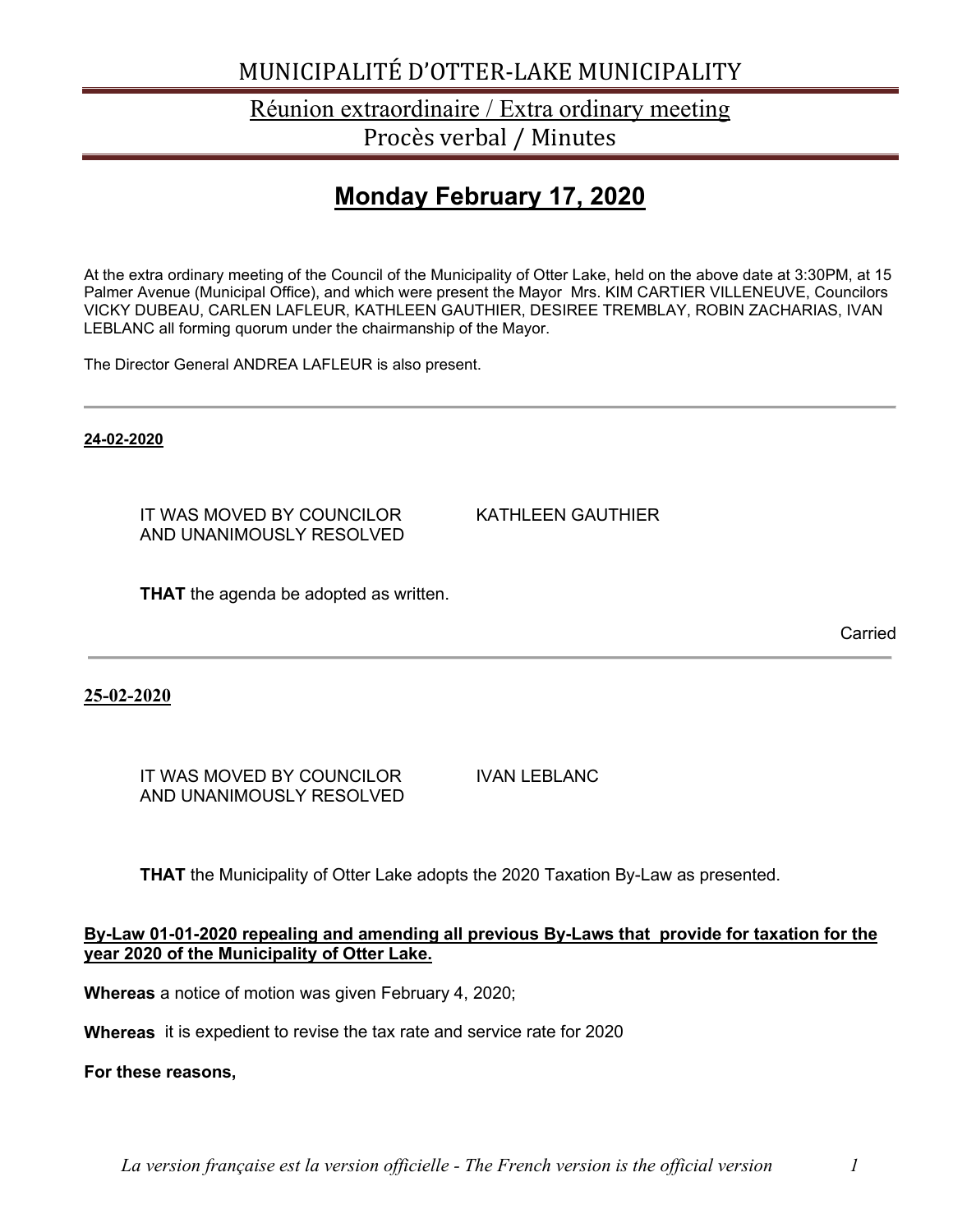### Réunion extraordinaire / Extra ordinary meeting Procès verbal / Minutes

It is proposed by **IVAN LEBLANC** and resolved unanimously to adopt the By-Law 01-01-2020 repealing and amending all previous By-Laws that provide for taxation for the year 2020 for the Municipality of Otter Lake.

#### CANADA PROVINCE OF QUEBEC TOWN OF OTTER LAKE

### **Article 1 - General Tax Rates**

- **Section 1.1** Rate of \$ 0.62 per \$ 100 of Roll Assessment
- **Section 1.2** 18% interest on late payments
- **Section 1.3** Payment of tax bill in 3 installments if amount is more than \$ 300.00

1st payment of 40% due date April 1, 2020

2nd 30% payment due date 1 July 2020

3rd payment 30% due date 1 September 2020

#### **Article 2 The distribution rate for water service to users:**

| Residential                        | \$150.00   |
|------------------------------------|------------|
| Residential with attached business | \$225.00   |
| <b>Duplex</b>                      | \$300.00   |
| <b>Triplex</b>                     | \$450.00   |
| Quadruple                          | \$600.00   |
| 7 units                            | \$1,050.00 |
| Bar                                | \$300.00   |
| Restaurant                         | \$300.00   |
| Motel/Restaurant                   | \$450.00   |
| Seasonal                           | \$75.00    |
| Laundromat                         | \$450.00   |
| Garage                             | \$300.00   |
| Convenience store                  | \$150.00   |

#### **Article 3 Rate for the reception site for the residual waste**

Fixed \$ 100.00

#### **Section 3.1 Additional Costs**

| \$20.00<br>100-150 lbs |
|------------------------|
|                        |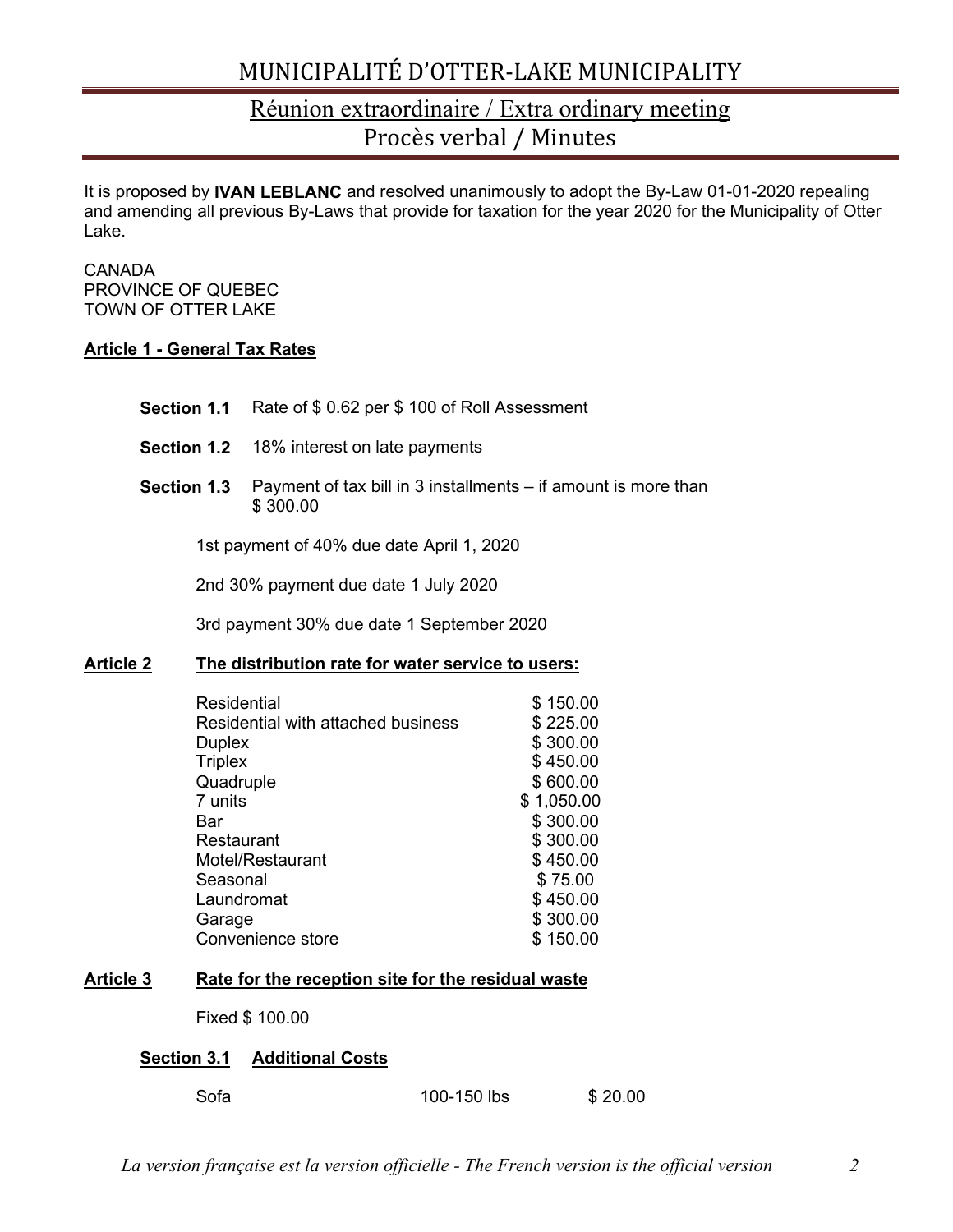### Réunion extraordinaire / Extra ordinary meeting Procès verbal / Minutes

| Loveseat                      | 30-50 lbs | \$10.00                            |
|-------------------------------|-----------|------------------------------------|
| Kitchen chair                 | 10-15 lbs | \$5.00                             |
| Mattress (regular)            | $100$ lbs | \$10.00                            |
| Mattress (King)               | 150 lbs   | \$20.00                            |
| Box springs                   | 40-50 lbs | \$10.00                            |
| Carpets, carpet underlay      |           | $$0.20$ per pound                  |
| Dresser (small)               |           | \$10.00                            |
| Dresser (large)               |           | \$20.00                            |
| <b>Construction materials</b> |           | Cost established at reception site |
| Recycling                     | No charge |                                    |
| Metal                         | No charge |                                    |
| Brush less than 4 inches      | No charge |                                    |
| Tires                         | No charge |                                    |
| <b>Batteries</b>              | No charge |                                    |
| Appliances                    | No charge |                                    |

### **Article 4 Rate for the upgrading of drinking water infrastructure borrowing bylaw # 005-11-2009**

**Article 4.1** To provide 25% of expenditures incurred for interest and capital repayment of annual payments on the loan, is hereby imposed and levied annually, during the term of the loan, all taxable immovables in the territory of the municipality, a special tax at a rate sufficient to its value as it appears on the assessment roll in force each year.

### **Rate of \$ 8.00**

**Article 4.2** To provide for 75% of expenses incurred for interest and capital repayment of annual payments on the loan, it is required by this Regulation and shall be appropriated annually during the term of the loan, each owner a taxable property located within the basin of taxation described in schedule ''A'' attached to this by law to form an integral part of compensation in respect of each taxable property owned.

> The amount of this compensation will be determined annually by multiplying the number of units assigned the following table an below each property taxable by the value assigned to each unit. This value is determined by dividing the expenses incurred for interest and capital repayment of annual payments on the loan by the number of units of all taxable property located within the basin.

|   | <b>ANNEXE - A Building Categories</b> |  | <b>Number of units</b> |  |  |
|---|---------------------------------------|--|------------------------|--|--|
| A | <b>Residential</b>                    |  |                        |  |  |
|   | Residential building housing          |  | \$142.00               |  |  |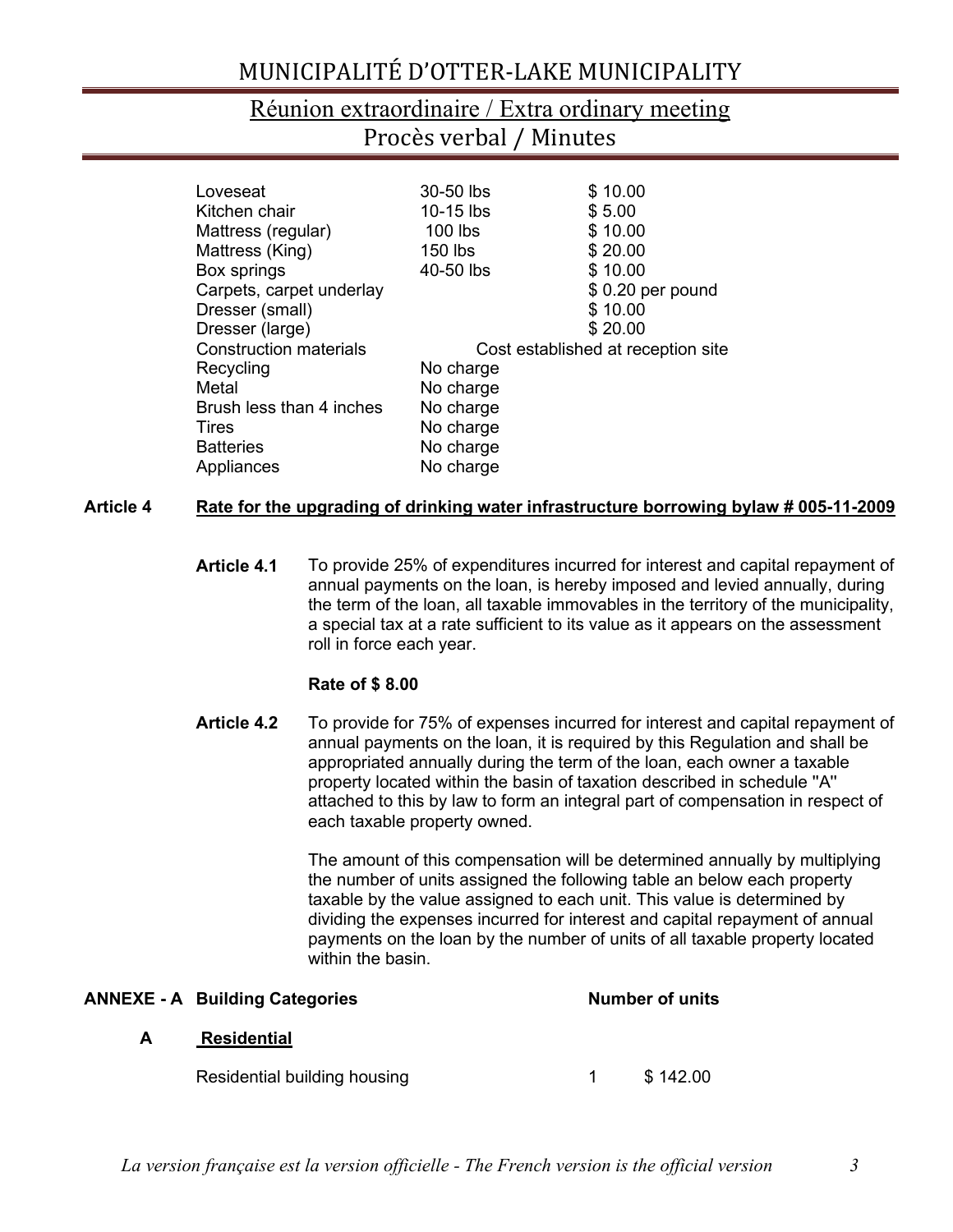### Réunion extraordinaire / Extra ordinary meeting Procès verbal / Minutes

|   | Residential building with commercial<br>Seasonal Building                                                                                                                                                                                                                                                        | 1.5<br>1                                                                                                              | \$209.00<br>\$142.00                                                                                                                                                 |
|---|------------------------------------------------------------------------------------------------------------------------------------------------------------------------------------------------------------------------------------------------------------------------------------------------------------------|-----------------------------------------------------------------------------------------------------------------------|----------------------------------------------------------------------------------------------------------------------------------------------------------------------|
| в | <b>Commercial</b>                                                                                                                                                                                                                                                                                                |                                                                                                                       |                                                                                                                                                                      |
|   | a) Convenience<br>Convenience store<br>b)<br>c) Hairdresser<br>d)<br>Bar<br>e) Utility<br><b>Gas Station</b><br>f)<br>g) Chip stand<br>h) General Store & a variety of items<br><b>Nonprofit Business</b><br>i)<br>j) Bakery<br>k) Bed & Breakfasts<br>$\vert$<br>Restaurant<br>m) Motel/Restaurant<br>n) Garage | 1.5<br>1.5<br>1.5<br>1.5<br>$2 \left( \frac{1}{2} \right)$<br>1.5<br>1.5<br>1<br>1<br>1.5<br>1.5<br>1.5<br>2.0<br>1.5 | \$209.00<br>\$209.00<br>\$209.00<br>\$209.00<br>\$276.00<br>\$209.00<br>\$209.00<br>\$142.00<br>\$142.00<br>\$209.00<br>\$209.00<br>\$209.00<br>\$276.00<br>\$209.00 |
| C | <b>Other commercial building</b>                                                                                                                                                                                                                                                                                 |                                                                                                                       |                                                                                                                                                                      |
|   | <b>Professional Office</b><br>a)<br><b>Post Office</b><br>b)<br><b>Government Offices - Private</b><br>c)                                                                                                                                                                                                        | 1.5<br>1.5<br>1.5                                                                                                     | \$209.00<br>\$209.00<br>\$209.00                                                                                                                                     |
| D | <b>Vacant building land</b>                                                                                                                                                                                                                                                                                      | .5                                                                                                                    | \$75.00                                                                                                                                                              |

#### **Article 5 Trailers**

**Permanent installation:** Twelve month installation of a trailer outside a commercial campground - \$150.00

**Temporary installation:** Trailer installation outside a commercial campground for a period exceeding 15 days between May 1<sup>st</sup> and October  $31^{st}$  - \$ 100.00

#### **Article 6 By-Law comes into force in accordance with the law**.

Given at Otter Lake (Quebec) This17th day of February 2020.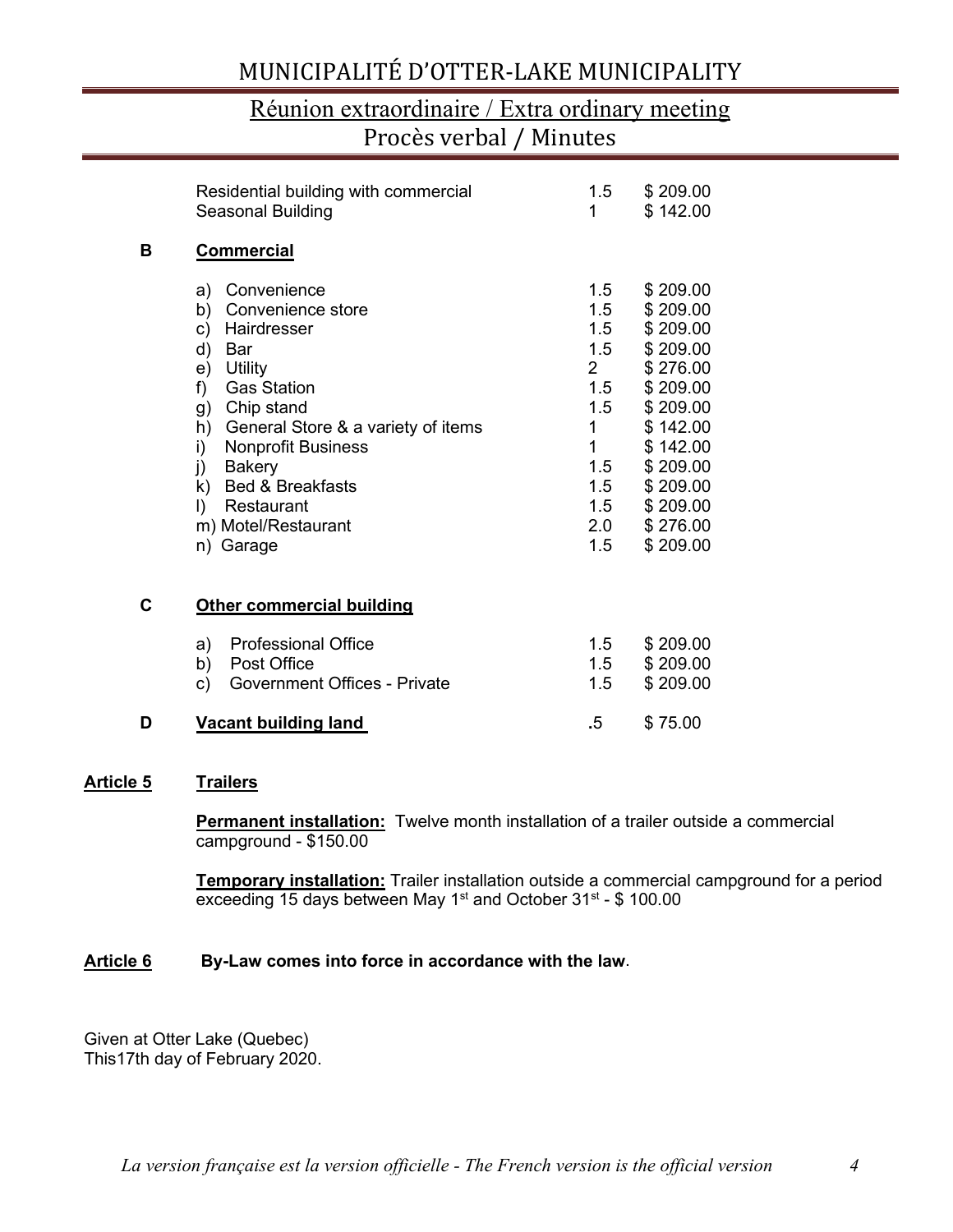## Réunion extraordinaire / Extra ordinary meeting Procès verbal / Minutes

| Andrea Lafleur<br><b>Director General</b>                                                |                                                                                 | Kim Cartier-Villeneuve<br>Mayor |
|------------------------------------------------------------------------------------------|---------------------------------------------------------------------------------|---------------------------------|
| Notice of Motion:<br>Date adopted:<br><b>Publication Date:</b><br><b>Effective Date:</b> | February 4, 2020<br>February 17, 2020<br>February 24, 2020<br>February 28, 2020 |                                 |

### **26-02-2020**

### **WHEREAS:**

- The municipality is aware of the guide related to the terms of payment of the government contribution in the gasoline tax program and the contribution of Quebec (TECQ) for the years 2014 to 2018;
- The municipality should respect the terms of this guide that apply to it in order to receive the government contribution that has been confirmed in a letter from the Minister of Municipal Affairs and Housing;

IT WAS MOVED BY COUNCILOR KATHLEEN GAUTHIER AND UNANIMOUSLY RESOLVED

### **THAT:**

- The municipality agrees to respect the terms of this guide which apply to it;
- The municipality agrees to be the only one responsible and to release Canada and Quebec as well as their Ministers, high officials, employees and agents of all responsibilities, claims, requirements, losses, damages and costs of any kind related to an injury inflicted to a person or the death of this person, damages on the property or the loss of property caused deliberately or due to negligence arising directly or indirectly from investments realized through financial aid obtained in the TECQ 2014-2018 program;
- The municipality approves the contents and authorizes that it be sent to the Minister of Municipal Affairs and Housing and all the necessary documents required by the Minister to receive the government contribution that has been confirmed in a letter from the Minister of Municipal Affairs and Housing;
- The municipality agrees to the minimum capital required in municipal infrastructures fixed at \$28 per resident per year, a total of \$140 per resident for the 5 years of the program (2014 to 2018 inclusively);